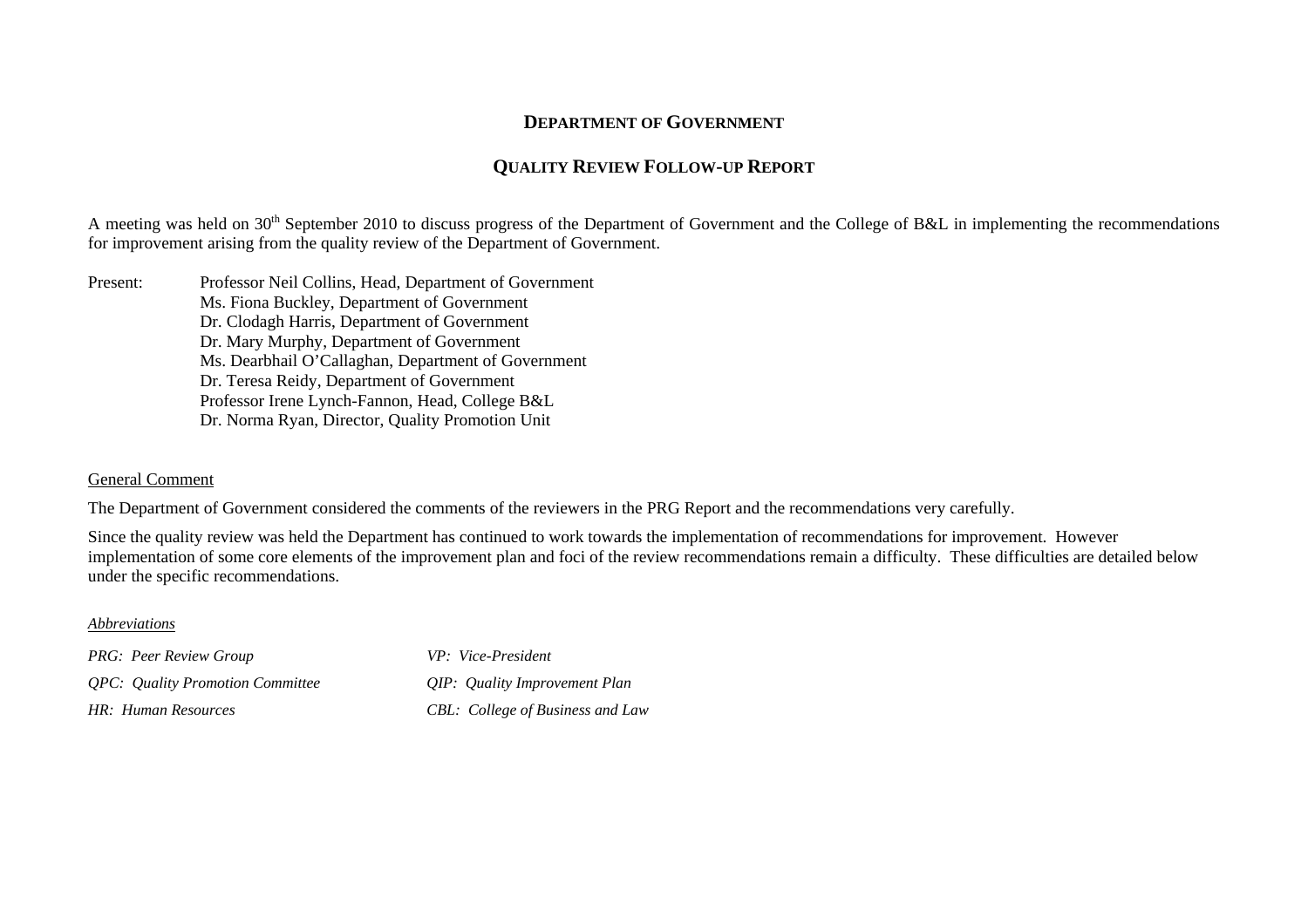|    | <b>PRG Finding/Recommendation</b>                                                                                                                                                                                                                                                                                                                                                                                                                                                                                            | <b>QPC Comment/Recommendation</b>                                                                                                                                                                                                                                                                                                                                                                                                                                                                                                                                                                                                                                                                                                                     | <b>Follow-up</b><br>September 2010                                                                                                                                                                                                                                                                                                                                                                                                                                                                                                                        |
|----|------------------------------------------------------------------------------------------------------------------------------------------------------------------------------------------------------------------------------------------------------------------------------------------------------------------------------------------------------------------------------------------------------------------------------------------------------------------------------------------------------------------------------|-------------------------------------------------------------------------------------------------------------------------------------------------------------------------------------------------------------------------------------------------------------------------------------------------------------------------------------------------------------------------------------------------------------------------------------------------------------------------------------------------------------------------------------------------------------------------------------------------------------------------------------------------------------------------------------------------------------------------------------------------------|-----------------------------------------------------------------------------------------------------------------------------------------------------------------------------------------------------------------------------------------------------------------------------------------------------------------------------------------------------------------------------------------------------------------------------------------------------------------------------------------------------------------------------------------------------------|
|    | <b>Recommendations to the University</b>                                                                                                                                                                                                                                                                                                                                                                                                                                                                                     |                                                                                                                                                                                                                                                                                                                                                                                                                                                                                                                                                                                                                                                                                                                                                       |                                                                                                                                                                                                                                                                                                                                                                                                                                                                                                                                                           |
| 1. | Resolve the identity of the Department,<br>particularly in relation to research and teaching<br>in the Discipline of Politics<br>We believe that the Department of<br>Government has the potential to become one of<br>the leading Departments of Politics in Ireland,<br>with a strong international reputation. The<br>University might seek to make the most of the<br>political scientists that it employs by<br>establishing a School of Politics and inviting<br>Politics academics outside the Department to<br>join. | Recommendation strongly endorsed.<br>The QPC concurred with the need to establish<br>structures to respond quickly to external demands in<br>the areas of politics and political sciences. The<br>Committee agreed that it is imperative that the<br>internal difficulties causing blocks to developments<br>in these areas be resolved and that progress be made<br>rapidly in formation of a School of Politics,<br>incorporating academics from a number of<br>disciplines. The Committee noted that there is now<br>a precedent for such a cross-College School and<br>requested that the matter be resolved in good time<br>to allow students wishing to enter UCC in 2010/11<br>be informed of all options in these areas available to<br>them. | Government is now the anchor department for<br>the BA Politics and it is also home to the BSc<br>Government. Both programmes continue to<br>advance and develop, offering alternative ways<br>of studying political science. The Department is<br>keen to see the development of a School of<br>Politics, which will provide a long-term home<br>for the BA Politics.<br>The core issue is the status of political science at<br>UCC.<br>UCC is now the only University in Ireland that<br>does not recognise Politics as an area of general<br>interest. |
| 2. | Consider re-branding both the Department of<br>Government and the BSc (Government) with a<br>view to reflecting more accurately their<br>relevance within the discipline of Politics to<br>external stakeholders (including potential<br>students) and amongst the wider University<br>community                                                                                                                                                                                                                             | QPC recognised the need to resolve these issues but<br>were of the opinion that action on this should be<br>deferred until the implementation of<br>recommendation 1 is resolved. Actions appropriate<br>to deliver on this recommendation should be<br>considered subsequent to the resolution of the<br>formation of a School of Politics.                                                                                                                                                                                                                                                                                                                                                                                                          | See 1 above.                                                                                                                                                                                                                                                                                                                                                                                                                                                                                                                                              |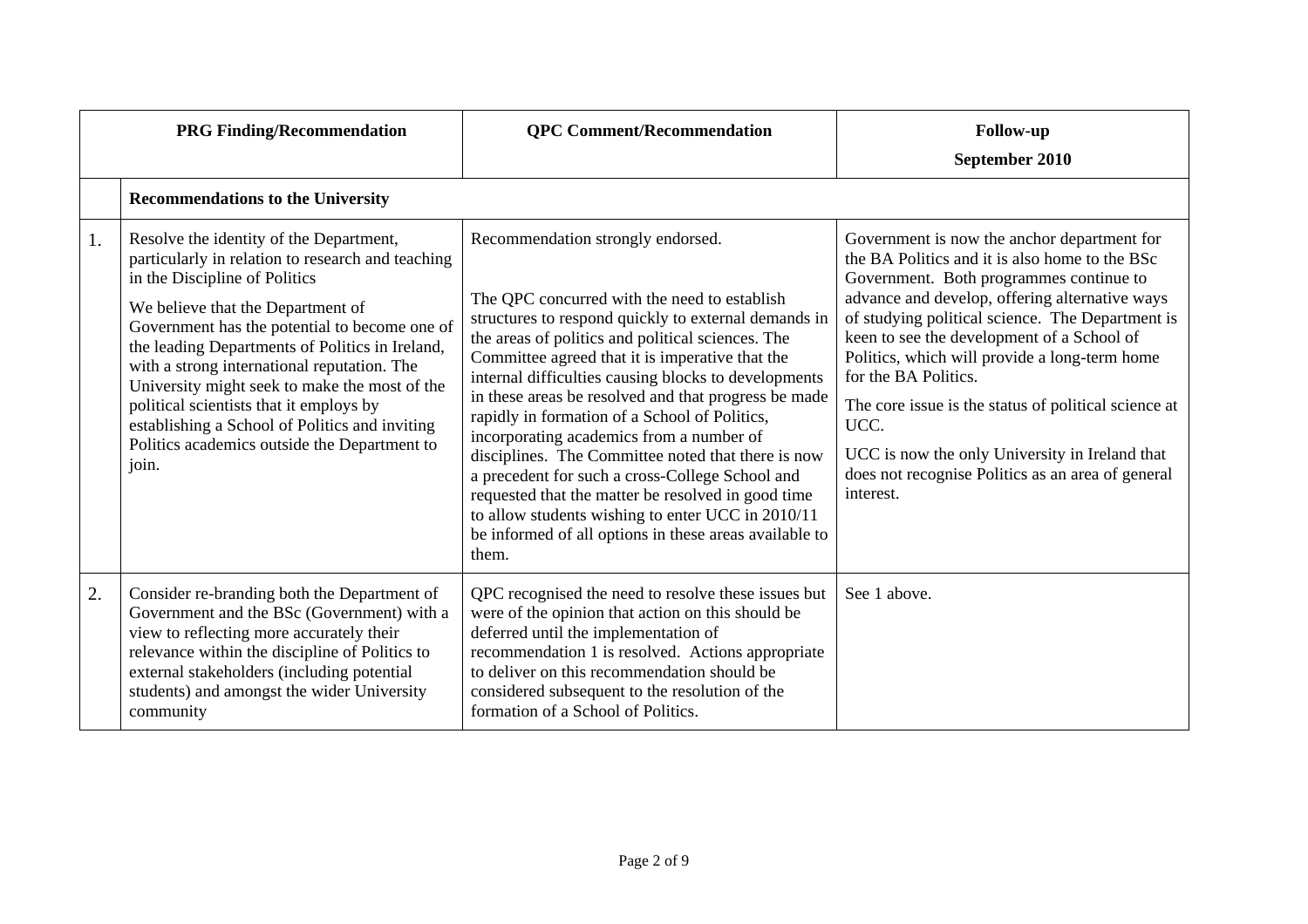|                  | <b>PRG Finding/Recommendation</b>                                                                                                                                                                                                                                                                                                                                                                                                                                                                                                                                                                                     | <b>OPC Comment/Recommendation</b>                                                                                                                                                                                                                                                                                                                                                                                    | <b>Follow-up</b><br>September 2010                                                                                                                                                                                                                                                                                                                                                                                                                                                                                                                                                                                         |
|------------------|-----------------------------------------------------------------------------------------------------------------------------------------------------------------------------------------------------------------------------------------------------------------------------------------------------------------------------------------------------------------------------------------------------------------------------------------------------------------------------------------------------------------------------------------------------------------------------------------------------------------------|----------------------------------------------------------------------------------------------------------------------------------------------------------------------------------------------------------------------------------------------------------------------------------------------------------------------------------------------------------------------------------------------------------------------|----------------------------------------------------------------------------------------------------------------------------------------------------------------------------------------------------------------------------------------------------------------------------------------------------------------------------------------------------------------------------------------------------------------------------------------------------------------------------------------------------------------------------------------------------------------------------------------------------------------------------|
| 3.               | Resolve the structural position of the<br>Department within the College of Business and<br>Law. In particular, it is recommended that the<br>Department should seek to enhance co-<br>operative relationships with other Departments<br>in the College in relation to programmatic and<br>research collaboration. If a Business School<br>were to emerge from ongoing restructuring, it<br>is recommended that the Department of<br>Government should not be incorporated into<br>such a School. It is believed that such form of<br>restructuring would hinder the development of<br>the Politics discipline in UCC. | QPC noted that this recommendation is linked<br>closely to recommendation 1 and that in the<br>resolution of the means to implement<br>recommendation 1this recommendation also be<br>considered.                                                                                                                                                                                                                    | See 1 above                                                                                                                                                                                                                                                                                                                                                                                                                                                                                                                                                                                                                |
| $\overline{4}$ . | That the College of Business and Law should<br>make a strategic investment in new senior staff<br>(Senior lecturer/Professor) in the Department<br>with a view to (i) leveraging the expertise of<br>the Department to enhance the competitive<br>positioning of the College,<br>(ii) improving research mentoring for early-<br>career staff, and<br>(iii) reducing the leadership burden on the<br>existing senior staff                                                                                                                                                                                            | Recommendation strongly endorsed.<br>QPC would anticipate that discussions and<br>decisions on this issue would be expected to follow<br>on from the development of the School of Politics<br>referred to above.<br>QPC noted the response of the Department which<br>was considered to be unsatisfactory. QPC would<br>anticipate submission of a plan setting out specific<br>developments prioritised and costed. | The academic profile of the department indicates<br>the need for further professorial/senior lecturer<br>appointments. The current government-imposed<br><b>Employment Control Framework on both</b><br>promotion and appointments constrains any<br>action. The Department has given consideration<br>to appointments and promotions and a position<br>in comparative politics is preferred should /when<br>it become possible to make an appointment.<br>The Department has discussed and considered<br>possibilities for introduction of a mentoring<br>approach, and plan to implement such an<br>approach in 2010/11. |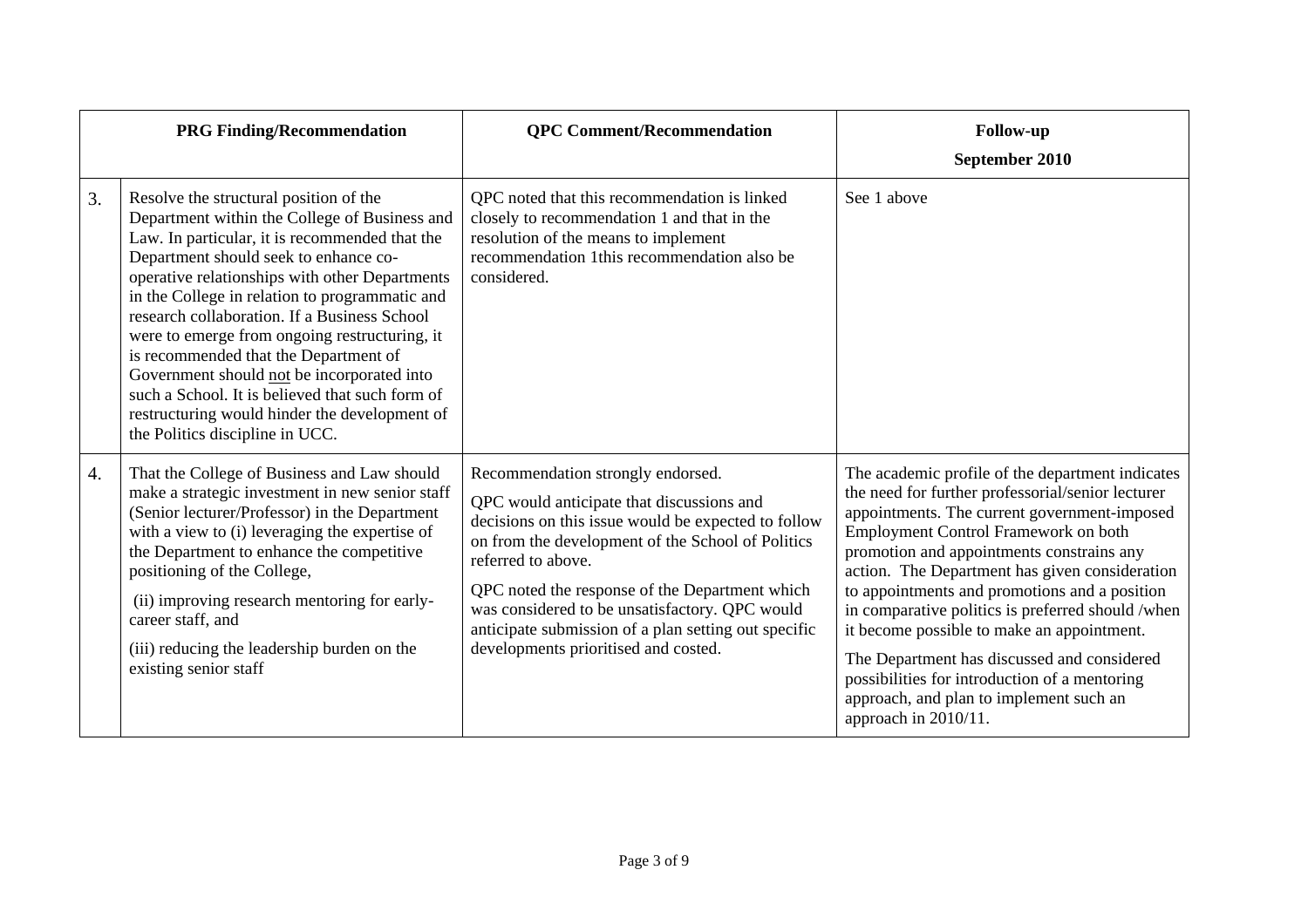|    | <b>PRG Finding/Recommendation</b>                                                                                                                                                                                                                                                                     | <b>QPC Comment/Recommendation</b>                                                                                                                                                                                                                                                                                                                                                                       | <b>Follow-up</b><br>September 2010                                                                                                                                                                                                                                                                                                                                                                                                                                                                                                                                                                            |
|----|-------------------------------------------------------------------------------------------------------------------------------------------------------------------------------------------------------------------------------------------------------------------------------------------------------|---------------------------------------------------------------------------------------------------------------------------------------------------------------------------------------------------------------------------------------------------------------------------------------------------------------------------------------------------------------------------------------------------------|---------------------------------------------------------------------------------------------------------------------------------------------------------------------------------------------------------------------------------------------------------------------------------------------------------------------------------------------------------------------------------------------------------------------------------------------------------------------------------------------------------------------------------------------------------------------------------------------------------------|
| 5. | Increase the administrative support available to<br>the Department by<br>securing the tenure of the temporary<br>executive assistant,<br>ii. provide training for administrative staff,<br>and<br>iii. putting in place a process for securing the<br>services of a full-time Departmental<br>Manager | Recommendation noted<br>QPC would anticipate that discussions and<br>decisions on this issue would be expected to follow<br>on from the development of the School of Politics<br>referred to above.<br>QPC noted the response of the Department which<br>was considered to be unsatisfactory. QPC would<br>anticipate submission of a plan setting out specific<br>developments prioritised and costed. | (i) Progress has been made in enhancing the<br>tenure of the Executive Assistant.<br>(ii) Administrative staff have taken up training<br>opportunities and further courses are being<br>encouraged.<br>(iii) The appointment of a Departmental<br>Manager is tied up with the development of a<br>school of politics.<br>(iv) A placement officer was appointed, on a 3<br>days per week contract for 12 months, from Dec<br>2009.                                                                                                                                                                            |
| 6  | Ring-fence some of the income from<br><b>Continued Professional Development (CPD)</b><br>programmes and programmes such as the JYA<br>Certificate in Irish Politics Today, for staff<br>development and support                                                                                       | Recommendation strongly endorsed.<br>QPC noted the analysis of the PRG that there is a<br>huge potential in this area for income generation<br>and delivery on needs of public.                                                                                                                                                                                                                         | The financial incentive structure is inhibiting<br>developments in the area. A new Masters<br>programme was launched in 2010 and this is<br>designed to generate income. The acquisition of<br>IMI is viewed positively.<br>It was noted that income from CPD programmes<br>is ring-fenced from 2010/11 onwards, as is<br>income from JYA programmes.<br>New ideas are being developed around<br>possibilities such a developing a summer school<br>and courses in diplomacy.<br>The Department availed of the strategic<br>development fund in 2009/10 but there are<br>serious budget concerns for 2010/11. |
|    | <b>Recommendations to the Department</b>                                                                                                                                                                                                                                                              |                                                                                                                                                                                                                                                                                                                                                                                                         |                                                                                                                                                                                                                                                                                                                                                                                                                                                                                                                                                                                                               |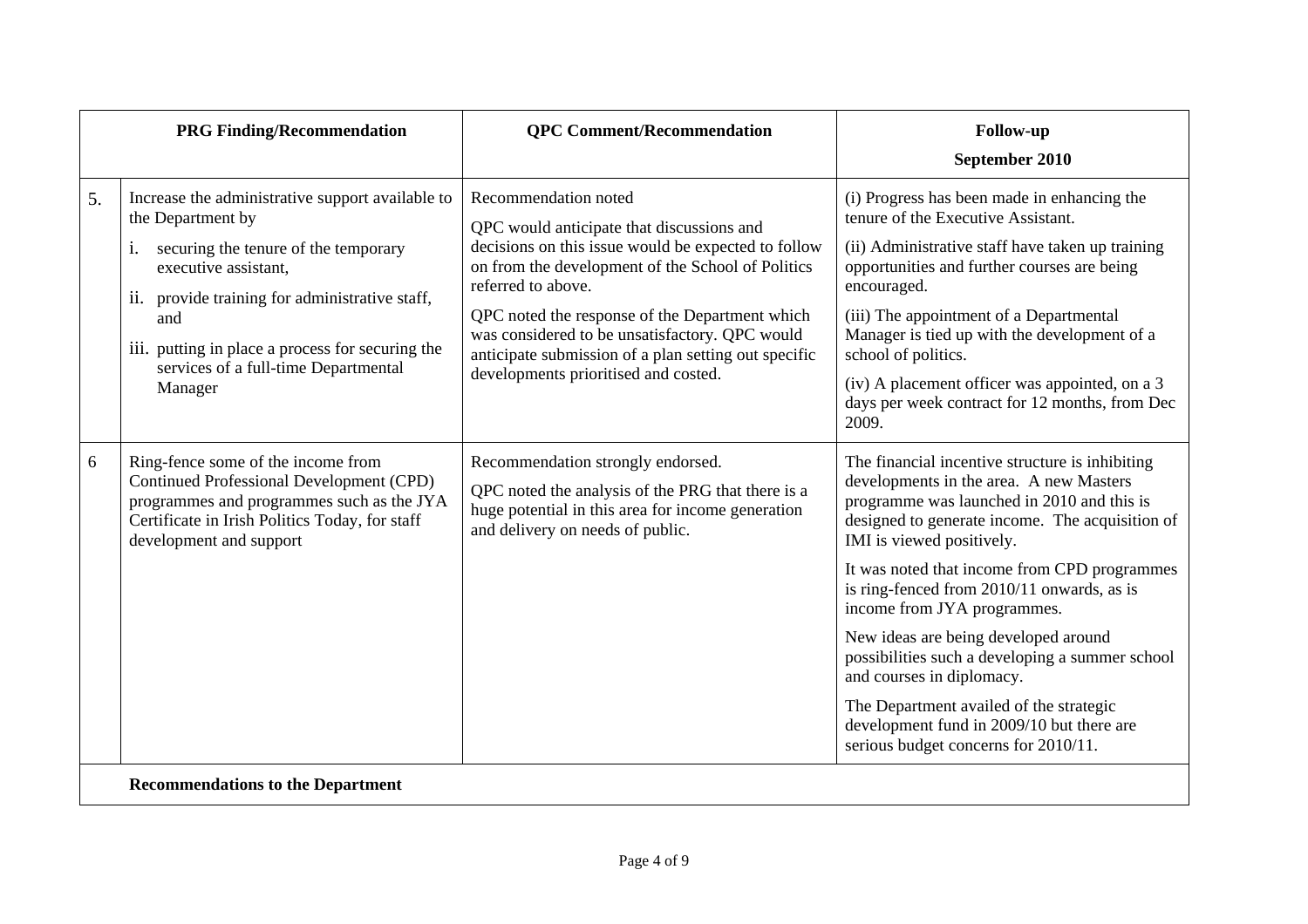|        | <b>PRG Finding/Recommendation</b>                                                                                                           | <b>QPC Comment/Recommendation</b>                                                                                                                                                                                                                                                                                                                                       | <b>Follow-up</b><br>September 2010                                                                                                                                                                                                                                                                                                                                                                                                                                                                                                                                                                                                                                                                                  |
|--------|---------------------------------------------------------------------------------------------------------------------------------------------|-------------------------------------------------------------------------------------------------------------------------------------------------------------------------------------------------------------------------------------------------------------------------------------------------------------------------------------------------------------------------|---------------------------------------------------------------------------------------------------------------------------------------------------------------------------------------------------------------------------------------------------------------------------------------------------------------------------------------------------------------------------------------------------------------------------------------------------------------------------------------------------------------------------------------------------------------------------------------------------------------------------------------------------------------------------------------------------------------------|
| $\tau$ | Reduce the unnecessary non-academic<br>administrative burden on college lecturers,<br>particularly in relation to finance and<br>placements | Recommendation endorsed.<br>QPC noted the comment of the department with<br>respect to the EA and commented that in the current<br>economic climate this issue should be resolved<br>within current resources.                                                                                                                                                          | The Department has a placement officer in post.<br>The attempts to reduce the administrative burden<br>on staff are ongoing.                                                                                                                                                                                                                                                                                                                                                                                                                                                                                                                                                                                        |
| 8      | Regularly review the number of modules<br>taught                                                                                            | Recommendation strongly endorsed<br>QPC recommended that curriculum be regularly<br>reviewed with a view to maximising use of<br>available resources and a focus on delivery of CDP<br>with resources freed up by this means, in addition<br>to increasing the research activity of staff                                                                               | The number of modules has been rationalised<br>and co-teaching arrangements have been<br>implemented. Maternity leave in 2010/11<br>required further rationalisation.                                                                                                                                                                                                                                                                                                                                                                                                                                                                                                                                               |
| 9      | Devise and implement a strategy for staff<br>development, particularly in relation to<br>research and publications                          | Recommendation strongly endorsed.<br>QPC noted the response of the department and<br>commented that it would have expected a research<br>committee to be in place prior to the quality review<br>and that meetings would occur more frequently than<br>once per term. Implementation of the PMDS in<br>place in UCC would also assist staff development<br>in all areas | Following a strategic review of research, the<br>following clusters were formed. These are:<br>Comparative and International politics; Irish<br>politics; and Public management, Governance<br>and Democracy.<br>External expertise was sought on developing a<br>mentoring programme from the University of<br>Bristol. Professor Sarah Childs visited the<br>Department, meeting with staff and is involved<br>in the ongoing development of the peer-<br>mentoring scheme.<br>The staff development fund provided resources<br>for attendance at summer schools, conference<br>attendance and research related activities.<br>The implementation of the Departmental<br>research strategy and the enhancement of |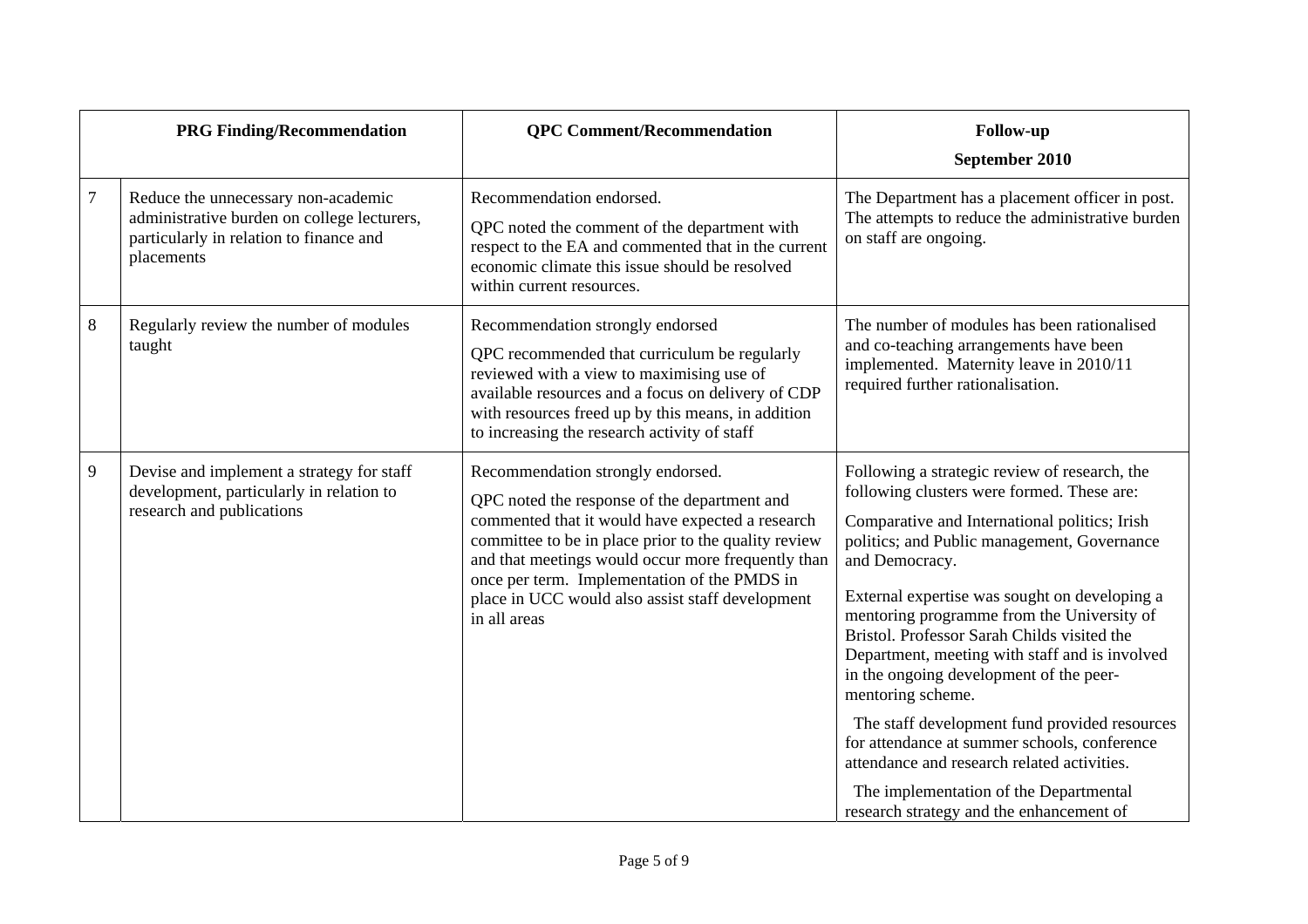|    | <b>PRG Finding/Recommendation</b>                                                                                                                                | <b>QPC Comment/Recommendation</b>                                                                                                                                                                                                                                                                                            | <b>Follow-up</b>                                                                                                                                                                                                                                                                                                                                                                                                                                                                                                                                                                       |
|----|------------------------------------------------------------------------------------------------------------------------------------------------------------------|------------------------------------------------------------------------------------------------------------------------------------------------------------------------------------------------------------------------------------------------------------------------------------------------------------------------------|----------------------------------------------------------------------------------------------------------------------------------------------------------------------------------------------------------------------------------------------------------------------------------------------------------------------------------------------------------------------------------------------------------------------------------------------------------------------------------------------------------------------------------------------------------------------------------------|
|    |                                                                                                                                                                  |                                                                                                                                                                                                                                                                                                                              | September 2010                                                                                                                                                                                                                                                                                                                                                                                                                                                                                                                                                                         |
|    |                                                                                                                                                                  |                                                                                                                                                                                                                                                                                                                              | Departmental research output and profile are<br>constrained by: (i) funding; (ii) university<br>sabbatical policy; and (iii) heavy teaching<br>commitments.                                                                                                                                                                                                                                                                                                                                                                                                                            |
| 10 | Formalise the process of visiting positions to<br>ensure that students are exposed to disciplinary<br>experts in leading Politics Departments<br>internationally | Recommendation strongly endorsed.<br>QPC found the response of the Department to be<br>wholly inadequate and insufficient. QPC advise the<br>Head of department to consult with heads of other<br>departments who have implemented this approach<br>successfully to improvement of the quality of the<br>student experience. | The Departmental policy exists which balances<br>workloads on an annual basis, allowing one<br>member of academic staff to apply for sabbatical<br>leave. However, maternity leave and other<br>leaves of absence, which are not covered,<br>severely constrain the operation of this policy.<br>Furthermore, the Department avails of every<br>opportunity to host visiting staff. It has a<br>resource strategy to support this but this has<br>been eroded significantly in the past two years.<br>The Department has had 2 Fulbright scholars in<br>the last 5 years among others. |
| 11 | Liaise more closely with ISS 21 in relation to<br>the expertise available on writing research<br>grants in the social sciences.                                  | Recommendation to support and enhance research<br>grant writing skills strongly endorsed.<br>QPC recommended that a more vigorous approach<br>to implementation be taken than that indicated in<br>the departmental response.                                                                                                | Staff members are directly involved in several<br>applications through the vehicle of ISS 21<br>including a recent FP7 proposal as well as being<br>a core department in the taught ISS21 PhD<br>programme GREP.                                                                                                                                                                                                                                                                                                                                                                       |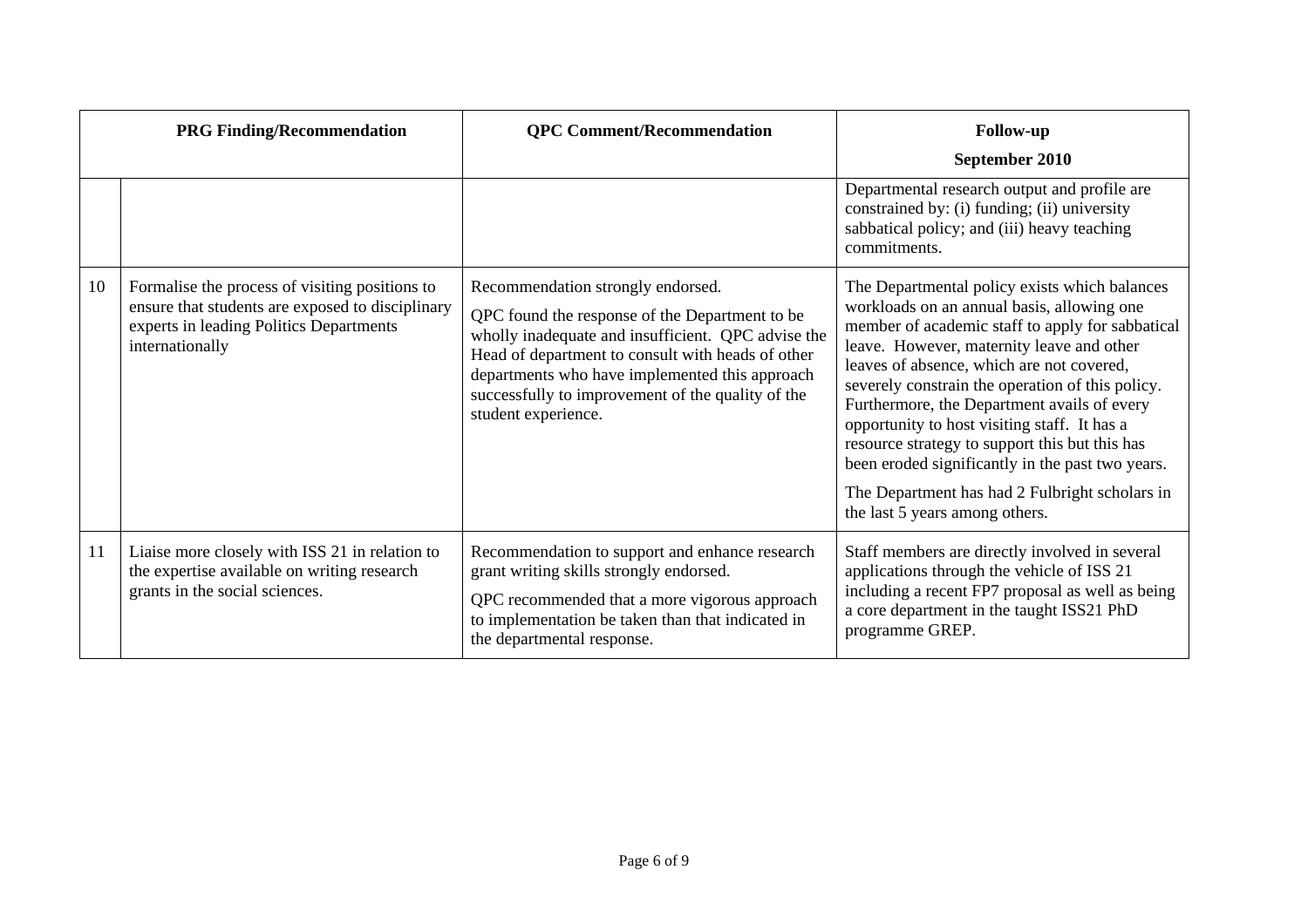|    | <b>PRG Finding/Recommendation</b>                                                                                                                                                                                                                                                 | <b>QPC Comment/Recommendation</b>                                                                                                                                                                                                                                                                                                                                                                                                                                        | <b>Follow-up</b><br>September 2010                                                                                                                                                                                                                                                                                                                                                                                                                               |
|----|-----------------------------------------------------------------------------------------------------------------------------------------------------------------------------------------------------------------------------------------------------------------------------------|--------------------------------------------------------------------------------------------------------------------------------------------------------------------------------------------------------------------------------------------------------------------------------------------------------------------------------------------------------------------------------------------------------------------------------------------------------------------------|------------------------------------------------------------------------------------------------------------------------------------------------------------------------------------------------------------------------------------------------------------------------------------------------------------------------------------------------------------------------------------------------------------------------------------------------------------------|
| 12 | Secure a more effective strategy for sabbatical<br>leave that will ensure that all staff (but<br>particularly early career staff) can<br>i. develop funding linkages with politics<br>researchers and networks abroad and<br>ii. increase the level of research<br>collaborations | Recommendation strongly endorsed.<br>QPC did not consider the response of the<br>department to be a serious response and is<br>concerned at the lack of leadership exhibited by the<br>response. It was not clear if the recommendation<br>was accepted or not by the department and what the<br>implementation date for action would be. QPC<br>expect that this information will be provided in the<br>quality improvement plan to be prepared and sent to<br>the QPC. | (i) The Department has a successful sabbatical<br>leave policy and each year a staff member is<br>available to apply for sabbatical leave. This is<br>organised on a three-year rotational basis and<br>will be tailored to fit in with the new CB+L<br>procedures.<br>(ii) Several funding applications have been made<br>and collaborations are currently active with<br>Princeton, Strathclyde and Melbourne among<br>others.                                 |
| 13 | Formalise the position in relation to promoting<br>awareness of the BSc Government degree in<br>secondary schools<br>(see PRGR for details)                                                                                                                                       | Recommendation endorsed                                                                                                                                                                                                                                                                                                                                                                                                                                                  | A Facebook site has been added<br>Essay competition has been instituted.<br>The Department publishes a fortnightly<br>newsletter.<br>Close contact is kept with the Alumni.<br>These activities are constantly reviewed but<br>constrained by resource considerations.<br>There is a need to re-title BSC government to<br>BSc Political Science and the Head of CB&L<br>agreed to discuss any issues about this proposed<br>change with the new Head of CACSSS. |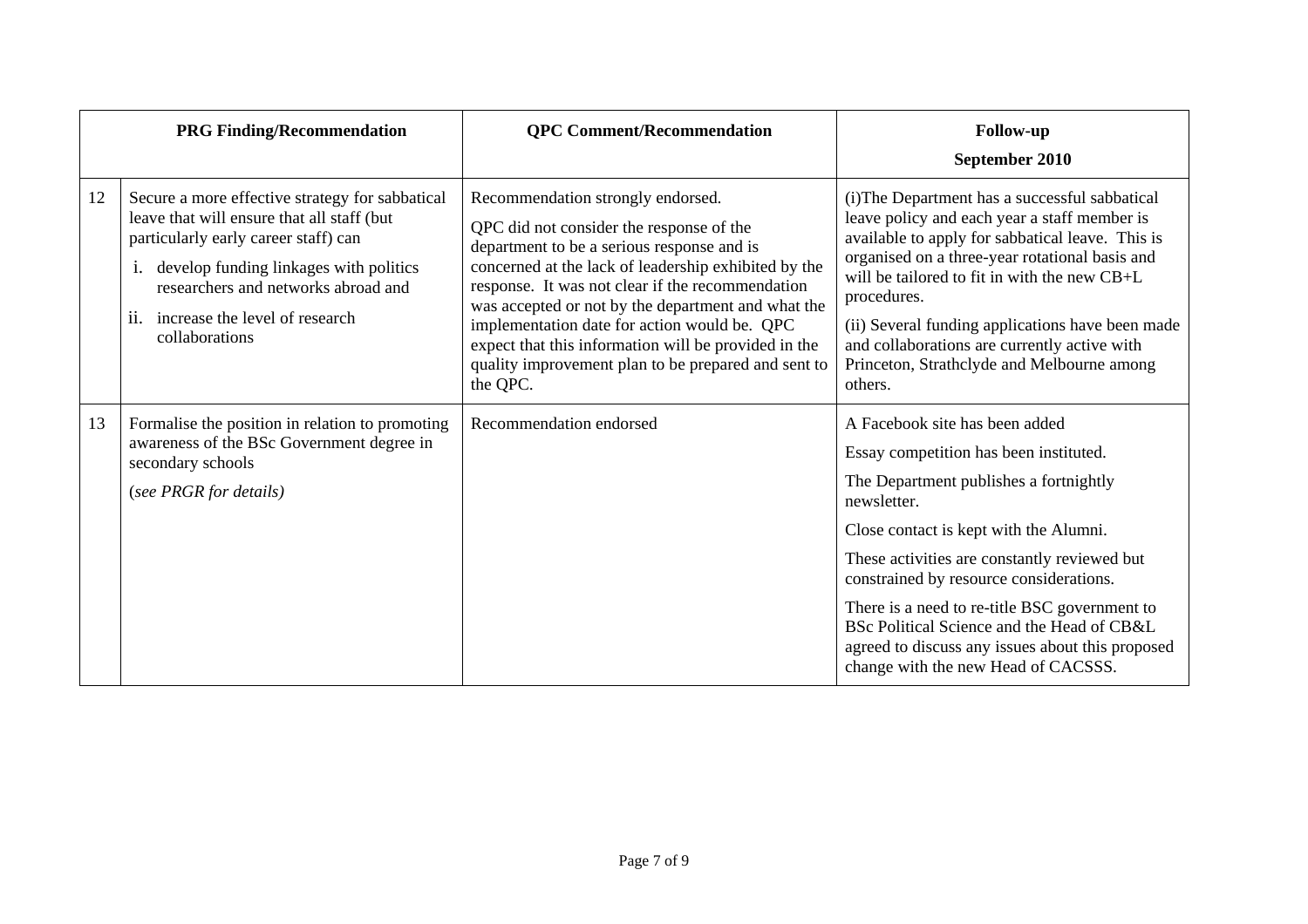|    | <b>PRG Finding/Recommendation</b>                                                                                                                                                                                                                                                                                                                                                                                                                                                                                                                                                                                                                                                                | <b>QPC</b> Comment/Recommendation                                                                                                                                                                                                                                                                                                                                                                                                                                                                                    | <b>Follow-up</b><br>September 2010                                                                                                                                                                                                                                                                                                                                                                                                                                                                                                                                                                                                                                                                                                                                     |
|----|--------------------------------------------------------------------------------------------------------------------------------------------------------------------------------------------------------------------------------------------------------------------------------------------------------------------------------------------------------------------------------------------------------------------------------------------------------------------------------------------------------------------------------------------------------------------------------------------------------------------------------------------------------------------------------------------------|----------------------------------------------------------------------------------------------------------------------------------------------------------------------------------------------------------------------------------------------------------------------------------------------------------------------------------------------------------------------------------------------------------------------------------------------------------------------------------------------------------------------|------------------------------------------------------------------------------------------------------------------------------------------------------------------------------------------------------------------------------------------------------------------------------------------------------------------------------------------------------------------------------------------------------------------------------------------------------------------------------------------------------------------------------------------------------------------------------------------------------------------------------------------------------------------------------------------------------------------------------------------------------------------------|
| 14 | Continue growth at postgraduate level.<br>Increase the amount of structured education on<br>the PhD programme in line with UCC<br>guidelines for 30-90 credits to be taken as part<br>of the programme. In particular, we<br>recommend additional modules on both<br>qualitative and quantitative research methods<br>in political science. Such modules could be<br>offered in conjunction with other Departments<br>in Business and Law and/or Social Science.<br>We also recommend that a Masters opt-out be<br>offered for students who complete 60 credits<br>but do not submit a doctoral thesis. Such<br>credits may include taught modules and/or a<br>dissertation (e.g. M. Res model). | Recommendation strongly endorsed<br>QPC noted that formation of the School of Politics<br>will greatly facilitate delivery of this<br>recommendation with closer links established to<br>other areas of interest within UCC.<br>The issue of a Masters opt-out should be explored.<br>QPC noted that resources follow students and<br>expressed grave concern at the recommendation to<br>halt intake of postgraduate students until more<br>resources are obtained.                                                 | A Director of Doctoral Studies has been<br>appointed, staff/student research meetings<br>regularly held and annual reviews put in place,<br>all in line with UCC guidelines. The<br>Department anticipates at least 3 doctoral<br>candidates will graduate in the coming months.<br>Greater resource clarification has been achieved.<br>Recruitment to the programme was temporarily<br>suspended and has now re-opened.<br>A restructuring of the PhD programme is under<br>discussion. The discussions include discussion<br>of the Department's core PhD programme in<br>Government, the PhD in Politics (Arts) and the<br>GREP (ISS21) and how these might be<br>integrated more carefully. A masters opt-out<br>will be considered as part of these discussions. |
| 15 | Pursue the Space sub-committee to secure<br>long-term dedicated space for PhD students<br>and staff                                                                                                                                                                                                                                                                                                                                                                                                                                                                                                                                                                                              | Recommendation endorsed<br>QPC noted the importance of supporting graduate<br>students and the quality of their experience, and<br>also that additional space will be made available in<br>the next few months which the department, if<br>interested and able to demonstrate sufficient need<br>for, could apply for via the Head of CBL to the<br>Space Committee.<br>QPC also noted that the postgraduate dedicated<br>spaces in the Boole Library are available and in the<br>interim could be used by students. | The PhD space issue has been resolved.<br>However, staff space constraints are an ongoing<br>issue and the Department is seeking an extra<br>office for term 2 to facilitate accommodation of<br>staff.                                                                                                                                                                                                                                                                                                                                                                                                                                                                                                                                                                |